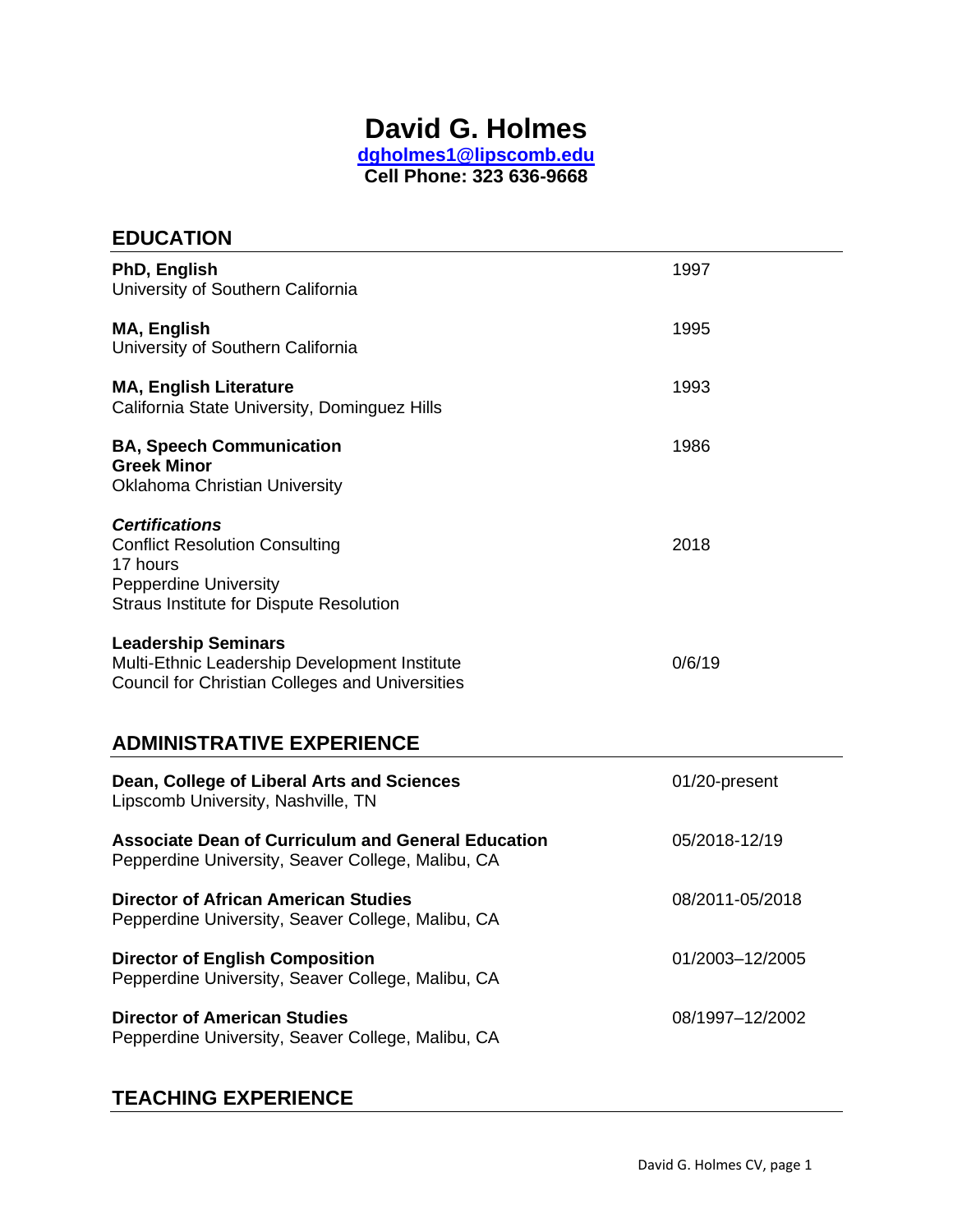# **Professor of English** 01/20-present

Lipscomb University, Nashville, Tn

#### **Professor of English** 08/2008–12/19

Pepperdine University, Seaver College, Malibu, CA

Select Courses:

- AAS 200 Introduction to African American Studies
- ENG 500 Senior Seminar
- ENG 450 Topics in Rhetoric or Literary Theory
- ENG 440 Shades of White: Euro-American Perspectives on the Civil Rights Movement
- ENG 436 Sidney Poitier, American Cinema, and the Civil Rights Movement
- ENG 430 Anglophone Literature in Translation
- FNG 402 Rhetoric for Writers
- ENG 401 Literary Theory
- ENG 380 Topics in Literature
- ENG 306 Advanced Composition
- ENG 101 English Composition
- [GSHU 324.02 G](https://courses.pepperdine.edu/portal/site/gshu324.02_2182)reat Books IV Kierkegaard, Nietzsche and Dostoevsky
- REL 599 Independent Study: The Rhetoric, Poetics, and Hermeneutics of African American Preaching
- SAAJ 122 Social Action and Justice Colloquium II
- SAAJ 121 Social Action and Justice Colloquium I

# **Langston Hughes Visiting Professor** 01/2013–05/2013

University of Kansas, Lawrence, Kansas

- Graduate Seminar: "Eyes Beyond the Prize: The Rhetoric, Politics, and Poetics of the Civil Rights Movement"
- Undergraduate Course: Civil Rights Film and Fiction
- Public Lecture: "Occupy This: Political Representation, Prophetic Voices, Popular Culture and the Contested Rhetorical Legacies of the Civil Rights Movement"

#### **Visiting Associate Professor of Rhetoric and Composition** 01/2008–05/2008

Arizona State University, Tempe, AZ

- Graduate Seminar: "Eyes Beyond the Prize: The Rhetoric, Politics, and Poetics of the Civil Rights Movement"
- Undergraduate Course: Caribbean Literature
- Public Lecture: "Fred Shuttlesworth"

#### **Associate Professor of English** 08/2002–01/2008

Pepperdine University, Seaver College, Malibu, CA

Select Courses:

- ENG 402 Rhetoric for Writers
- ENG 420 Major Writers: Hurston, Hughes and Wright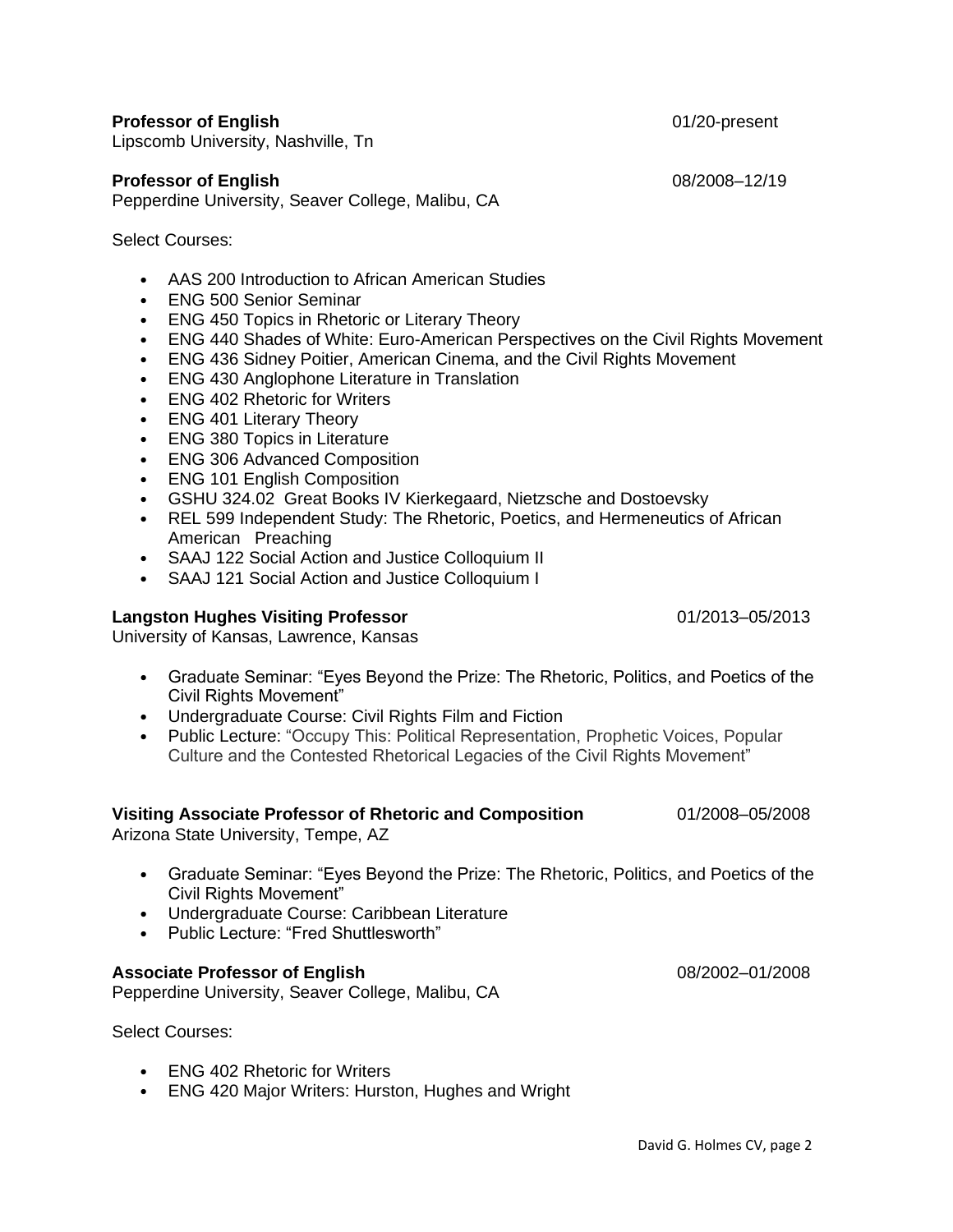**Visiting Professor** 01/2006–04/2006 Pepperdine University International Programs, London Courses: • ENG 410 Drama • ENG 101 English Composition **Assistant Professor of English** 02/1997–07/2002 Pepperdine University, Seaver College, Malibu, CA Select Courses: • ENG 680 Graduate Seminar in Literature • ENG 420 The Harlem Renaissance • ENG 306 Advanced Composition • ENG 300 Language Theory: Introduction to Linguistics • ENG 102 Civil Rights Literature **Irvine Visiting Instructor of English 1998 1998 1998 1998 1997 1997** Pepperdine University, Seaver College, Malibu, CA

Select Courses:

- Freshman Seminar: "African-Americans and the American Dream"
- ENG 102 Introduction to Writing about Literature
- ENG 101 English Composition

# **PEPPERDINE UNIVERSITY, SEAVER COLLEGE, SERVICE & COMMITTEE WORK**

| Co-Sponsor, Crossroads Club                  | 08/16-05/18     |
|----------------------------------------------|-----------------|
| <b>SFA Executive Committee</b>               | 08/17-01/19     |
| <b>SEED Facilitator</b>                      | $01/17 - 04/19$ |
| <b>SEED Participant</b>                      | 08/16-04/17     |
| Posse Mentor                                 | 08/15-04/17     |
| G. E. Diversity Task Force                   | $08/16 - 04/17$ |
| Pepperdine Bible Lectureship Keynote Address | 05/04/2017      |

# • ENG 410 Genre Study: Religious Rhetoric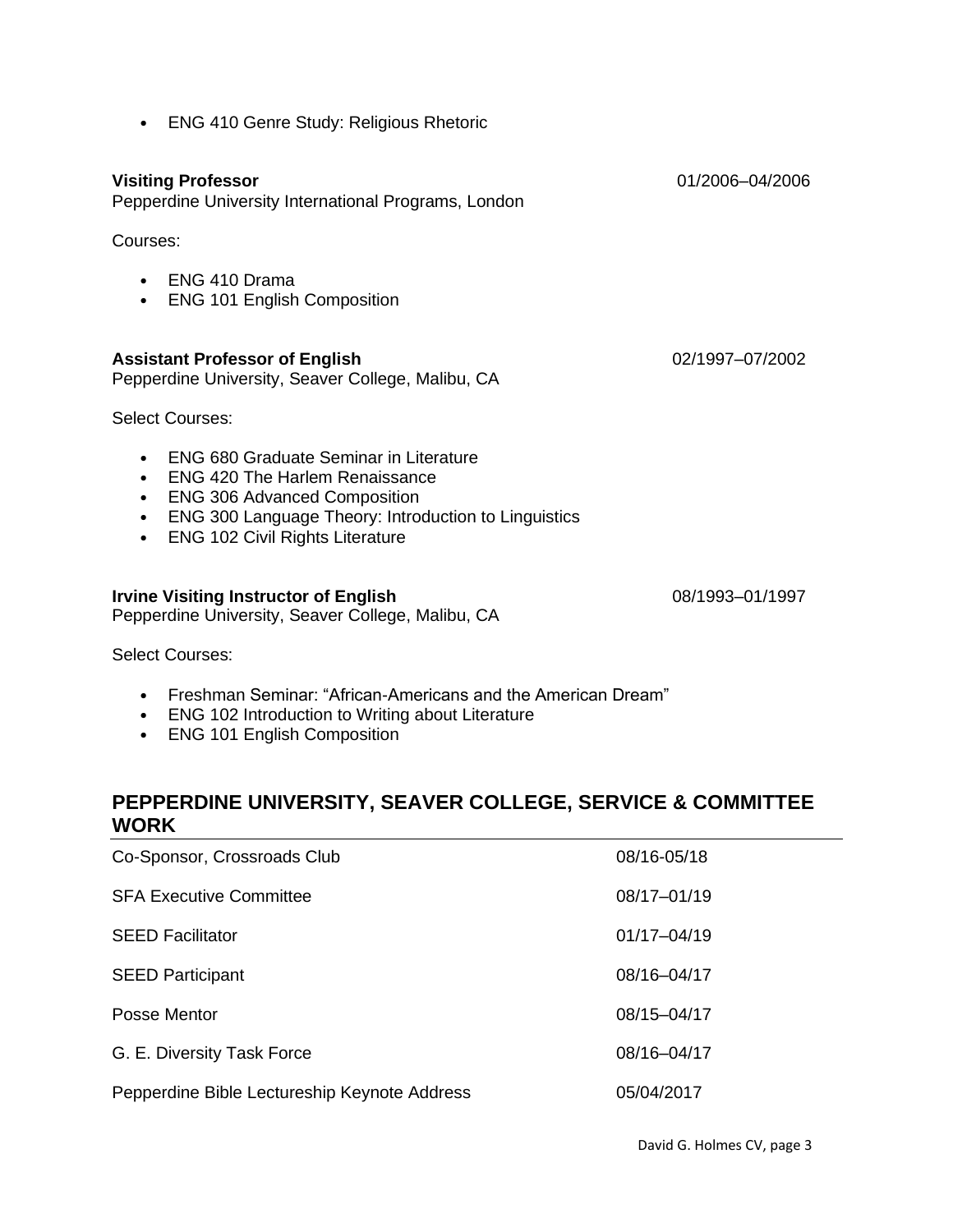| <b>Baccalaureate Service Address</b>                | 04/28/2017      |
|-----------------------------------------------------|-----------------|
| Rank, Tenure and Promotion                          | 08/14-04/16     |
| Participant in the SEED Program                     | 08/16-12/16     |
| <b>Spiritual Mentor</b>                             | 01/16-04/16     |
| <b>Spiritual Mentor</b>                             | 08/16-12/16     |
| Pepperdine Bible Lectureship Teacher                | 05/4 2009       |
| Rank, Tenure and Promotion (Fill-in Terms)          | 01/2010-04/2010 |
|                                                     | 08/2006-12/2006 |
| <b>Seaver Diversity Council</b>                     | 08/2007-04/2009 |
| <b>Professional Problems</b>                        | 08/2004-04/2006 |
| <b>Fellowships Committee</b>                        | 08/2003-04/2005 |
| Humanities Representative, Executive Committee, SFA | 08/2002-08/2004 |
| <b>Graduate Studies</b>                             | 03/1997-12/2002 |
| <b>Teacher Education</b>                            | 08/2000-12/2002 |
| English Curriculum Revisions for General Education  | 01/2002-04/2002 |
| <b>Academic Ethics</b>                              | 09/2001-12/2001 |
| <b>Faculty Mentor</b>                               | 08/2001-04/2001 |
| <b>Irvine Diversity Assessment</b>                  | 10/1997-08/2000 |
| <b>Academic Affairs</b>                             | 08/1998-04/2000 |
| Center for Christian Scholarship                    | 10/1998-04/1999 |
| Humanities-Faculty Advisory                         | 09/1997-04/1998 |
|                                                     |                 |

# **PUBLICATIONS**

# *Books*

Current writing projects:

- *The Birmingham Mass Meetings of 1963: An Annotated Collection of Transcribed Speeches, Sermons, and Testimonies*
- *The Civil Rights Movement: Facts and Fictions*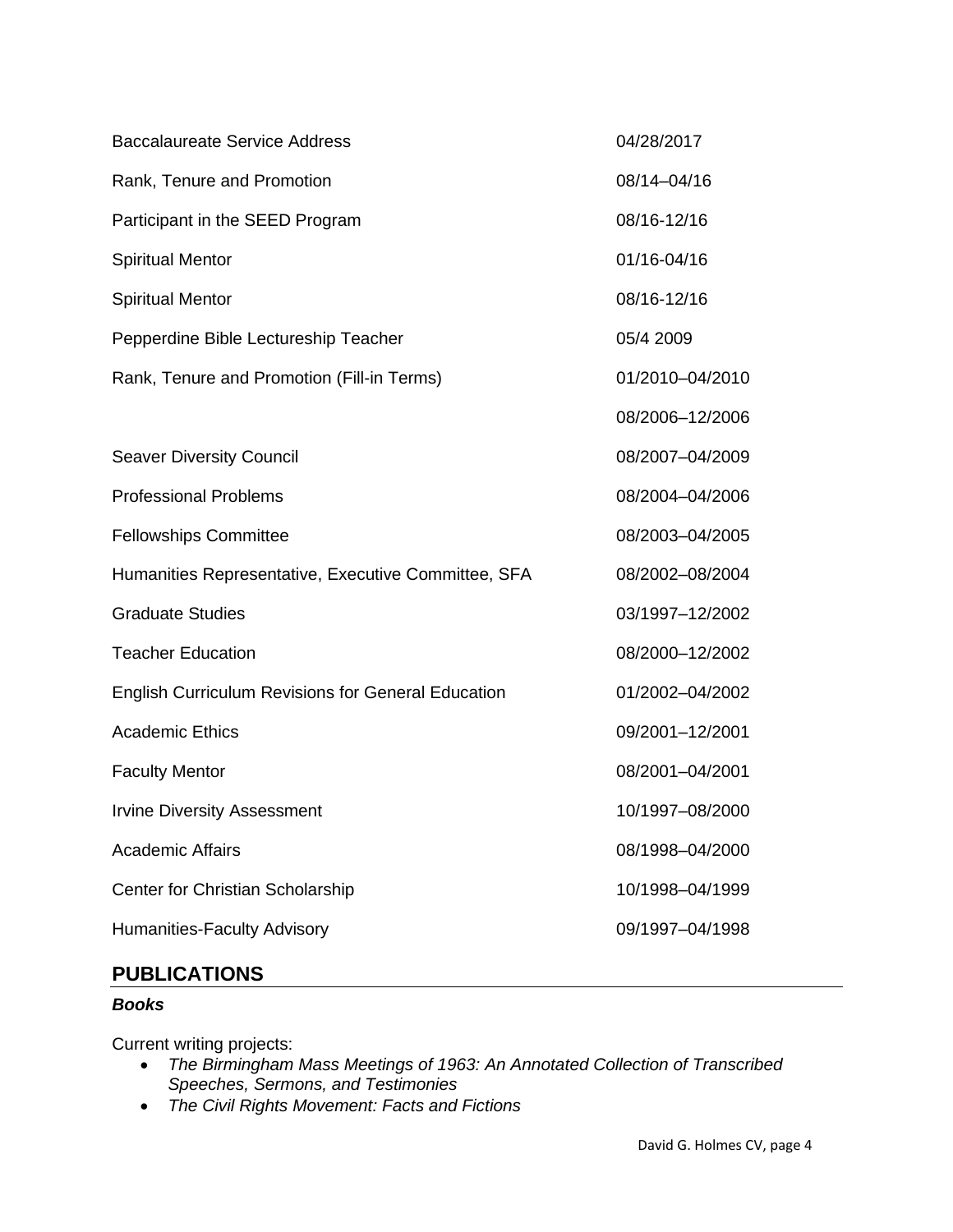*Where the Sacred and Secular Harmonize: Birmingham Mass Meeting Rhetoric and the Prophetic Legacy of the Civil Rights Movement* Eugene: Cascade Press November 2017

*Revisiting Racialized Voice: African American Ethos in Language and Literature* Carbondale: Southern Illinois University Press Paperback Edition, September 2007 Original Hardback Edition, February 2004

## *Refereed Articles & Book Chapters*

" Black Religion Matters: African American Prophecy as a Theoretical Frame for Rhetorical Interpretation, Invention, and Critique" *Reinventing (With) Theory in Rhetoric and Writing Studies: Essays in Honor of Sharon Crowley* (Utah State University Press, October 2019)

"Seen and Heard: Negotiating the Black Female Ethos in Selma" *Black Camera* (Spring 2019) issue 10.2

"Breaking the Chains of Science: The Rhetoric of Empirical Racism in Django Unchained" *Black Camera* Volume 7, Number 2 (Spring 2016): 73–78

"'Hear Me Tonight': Ralph Abernathy and the Sermonic Pedagogy of the Birmingham Mass Meeting" *Rhetoric Review* Volume 32, Number 2 (April 2013): 156–173 Winner of Theresa Enos Anniversary Award for Best Essay

"Speaking of Moses and the Messiah: Ralph Abernathy's Rhetoric for and by the People" *Journal of Communication and Religion* Volume 35, Number 1 (Spring 2012): 1–11

"(Re) Dressing the KKK: Fred Shuttlesworth's Precept Hermeneutic and the Rhetoric of African American Prophetic Patriotism" *Journal of Black Studies* Volume 42, Number 5 (July 2011): 811–827

"The Civil Rights Movement According to Crash: Complicating the Pedagogy of Integration" *College English* Volume 69, Number 4 (March 2007): 314–321

"Affirmative Reaction: Kennedy, Nixon, King and the Evolution of Color-Blind Rhetoric" *Rhetoric Review* Volume 26, Number 1 (January 2007): 25–41

"Say What? —Rediscovering Hugh Blair and the Racialization of Language, Culture, and Pedagogy in Eighteenth-Century Rhetoric"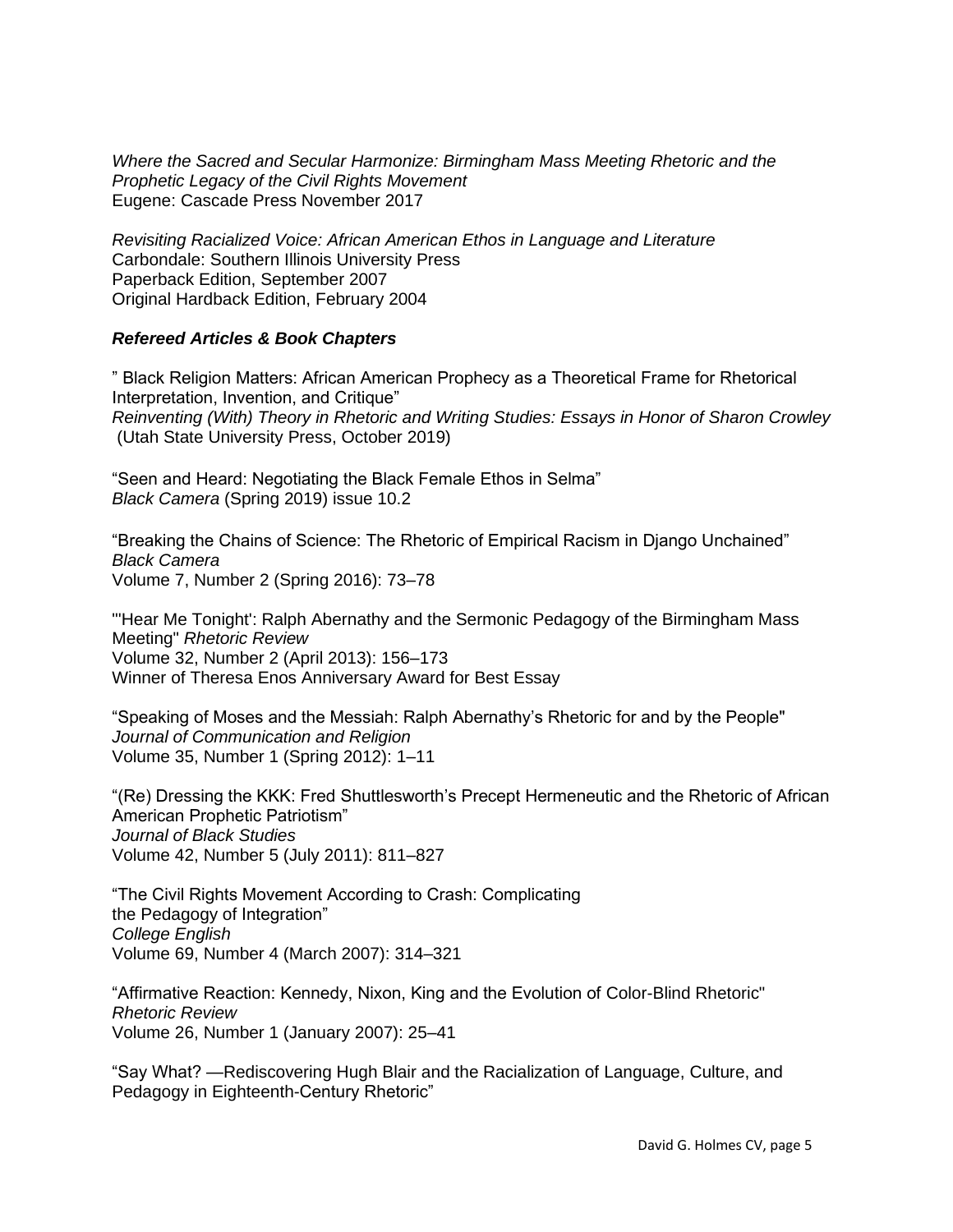*Calling Cards: Theory and Practice in the Study of Race, Gender, and Culture* State University of New York Press, March 2005, 203–13. 2006 Nancy Dasher Award for Best Book on Professional and Pedagogical Issues

"Cross-Racial Voicing: Carl Van Vechten's Imagination and the Search for an African American Ethos" *College English* Volume 68, Number 3 (January 2006): 291–307

"Color Me Author: Teaching Race as Rhetorical Strategy" *Journal of Teaching Writing* Volume 19, Number 1–2 (2001): 1–13

"The Fragmented Whole: Ralph Ellison, Kenneth Burke, and the Cultural Literacy Debate" *College Language Association Journal* Volume XLIII, Number 3 (March 2000): 261–275

"Fighting Back by Writing Black: Beyond Racially Reductive Composition Theory" *Race, Rhetoric, and Composition* Ed. Keith Gilyard Portsmouth: Heinemann-Boynton/Cook 1999, 53–66

# *Book Reviews*

"A War of Words: The Rhetorical Leadership of Jefferson Davis by R. Jarrod Atchison" *Rhetoric and Public Affairs* Volume 22, Number 3 (Fall 2019): 457-459

*African-American Literacies*, by Elaine Richardson New York: Routledge, 2003 *CCC Journal* Volume 55, Number 3 (February 2004): 575–577

# **RESEARCH INTERESTS**

- Civil Rights Movement Film, Fiction, and Rhetoric
- English Composition History and Theory
- **Literary Theory**
- Political Rhetoric
- Rhetoric and Religion
- **•** Rhetorical History and Theory

# **REFEREED CONFERENCE PRESENTATIONS & INVITED LECTURES**

# **"Citizens of Color and for Color"**

Refereed presentation to the National Council of Teachers of English St. Louis, Missouri, November 19th, 2017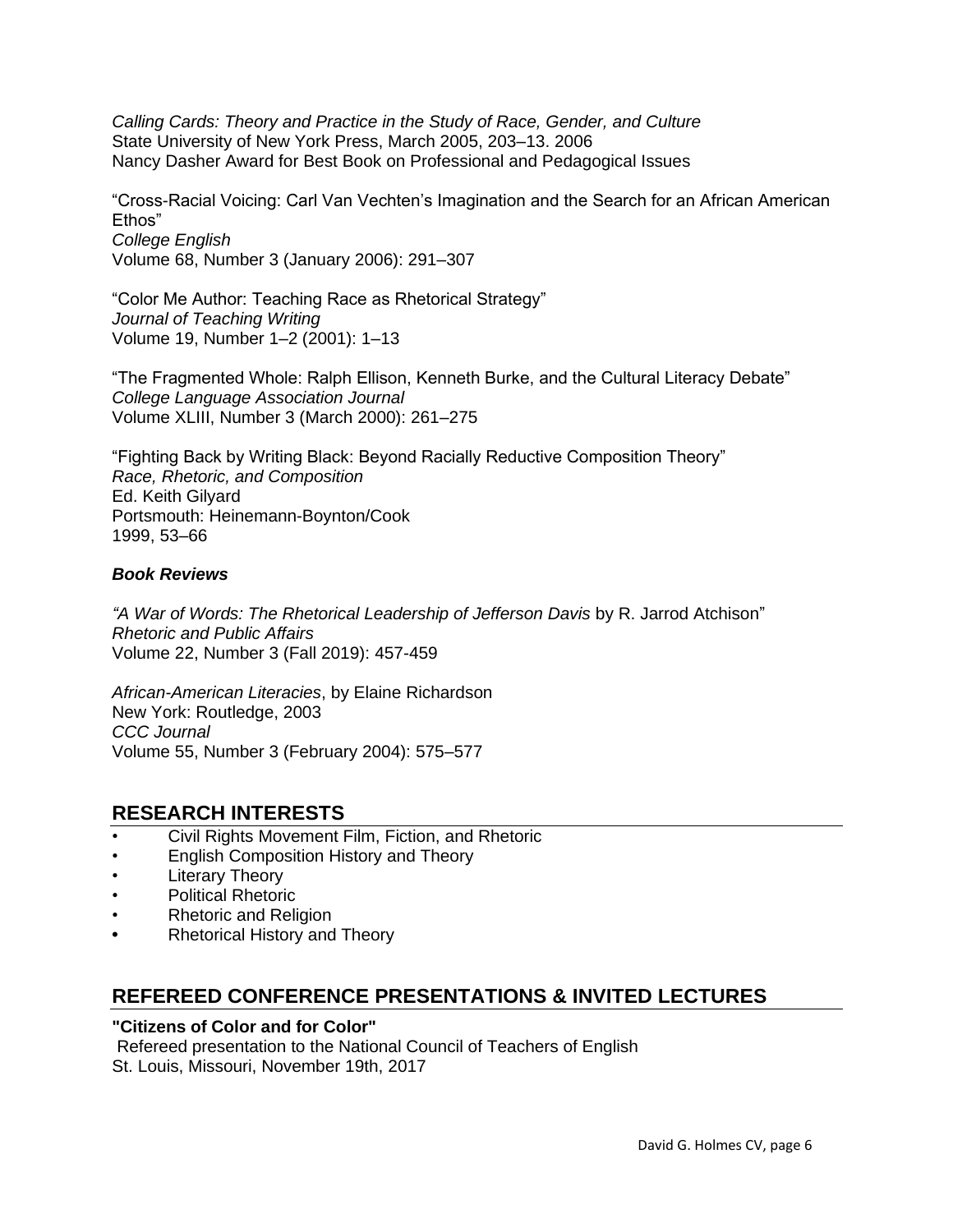### **"Black Religion Matters: African American Prophecy as a Theoretical Frame for Rhetorical Critiques"**

Refereed presentation at the Conference on College Composition and Communication Portland, Oregon; March 2017

# **"Rechanneling the Waters: Rereading 'The Negros Speaks of Rivers' Using Rhetorical Hermeneutics"**

Refereed presentation to the College English Association Hilton Head, Island, South Carolina; March 2017

## **"Ralph Abernathy"**

Invited lecture at Rochester College Rochester Hills, Michigan; October 2015

#### **"Sandra Gibbs"**

Refereed presentation at the Conference on College Composition and Communication Las Vegas, Nevada; March 2013

#### **"'Hear Me Tonight': The Out-Loud Public Literacies of the Birmingham Mass Meetings"** Refereed presentation at a featured session, Conference on College Composition and **Communication** Atlanta, Georgia; April 2011

# **"Cultural Winds and Religious Waves: Negotiating Student Uses of Religious Discourses in the Classroom"**

Invited lecture at Claflin University Orangeburg, South Carolina; October 29, 2009

# **"My Tales from the Hood and the Academy: Reflections on Culturally Relevant Pedagogies"**

Invited lecture at Claflin University Orangeburg, South Carolina; October 28, 2009

## **"Mama's Baby, Daddy's Maybe: Elaine Brown and the Emergence of an Afro-Feminist Rhetoric of Black Nationalism"**

Refereed presentation at the Conference on College Composition and Communication San Francisco, California; March 2009

**"Reclaiming the Word: Fred Shuttlesworth and the Rhetoric of Precept Hermeneutics"** Refereed presentation at the Rhetoric Society of America Seattle, Washington; May 2008

# **"Mediating Messages from Moses and the Messiah: Ralph Abernathy's Ethos and the Nommo of Spoken Literacy"**

Refereed presentation at the Conference on College Composition and Communication New Orleans, Louisiana; April 2008

# **"Recasting the Kingdom, Reclaiming the Word: Race, Religion, and the Democratic Paradoxes of African American Rhetorical Sovereignty"**

Invited lecture at Florida State University Tallahassee, Florida; October 22, 2007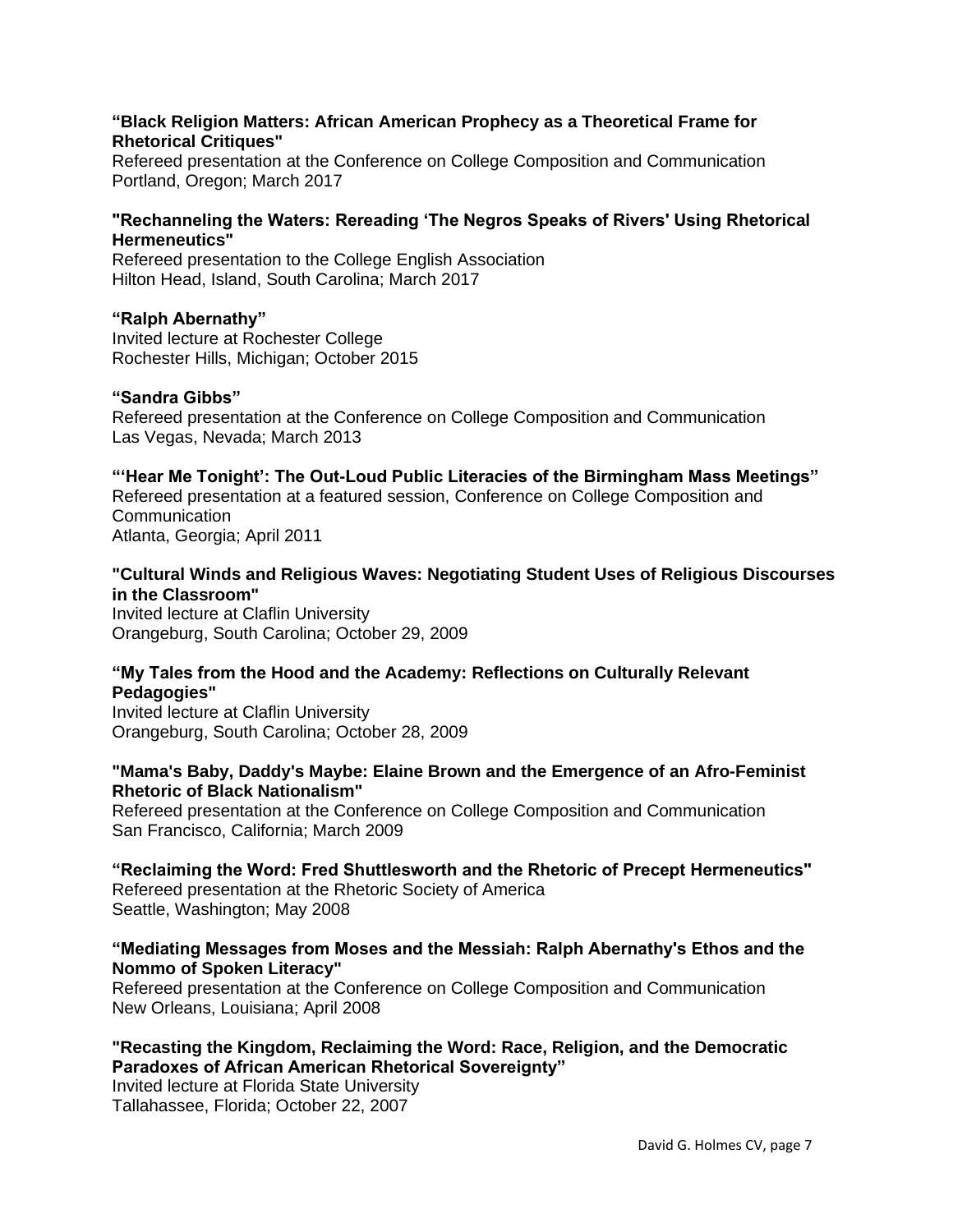# **"Faith Comes by Hearing: Recovering the Rhetoric of the Birmingham Civil Rights Mass Meetings"**

Invited lecture at the Birmingham Public Library Archives Birmingham, Alabama; August 8, 2007

# **"(Re)masking the KKK: Fred Shuttlesworth's Precept Hermeneutic and the African Rhetorical Tradition of Critical Patriotism"**

Refereed presentation at the Conference on College Composition and Communication New York, New York; March 2007

**"Citizens of Color and for Color: Teaching Whiteness for Cross-Racial Democracy"** Refereed presentation at the National Council of Teachers of English Nashville, Tennessee; November 2006

# Chair, **African American Studies Section**

Christian Scholars Conference Rochester Hills, Michigan; June 2006

# Chair, **"Rhetorical and Political Bodies"**

Invited presentation at the Rhetoric Society of America Conference Memphis, Tennessee; May 2006

# **"Affirmative Reactions: King, Kennedy, Nixon and the Origins of Color-Blind Rhetoric"**

Refereed presentation at the Conference on College Composition and Communication San Francisco, CA; March 2005

Invited Chair, **"Archival Research and Researchers of Color"** Featured Session at the Conference on College Composition and Communication San Francisco, CA; March 2005

**"Showing and Telling: The Alabama Civil Rights Movement and the Pedagogy of Place"** Refereed presentation at the Association of Integrated Studies Conference Charlotte, North Carolina; October 15, 2004

**"Forgotten Voices and Future Visions: Civil Rights, Place and Emancipatory Composition"** Refereed presentation at the Conference on College Composition and Communication San Antonio, Texas; March 2004

# **"Do the Right Thing"**

Invited panelist at the City of Angels Film Festival Los Angeles, CA; October 24, 2003

**"Between Shadow and Substance: Alain Locke's Meta-Theory of Collective Race Ethos"** Refereed presentation at the Conference on College Composition and Communication New York, NY; March 2003

**"Talking the Walk: Vernacular and the Culture of Change"** Refereed presentation at the Conference on College Composition and Communication Chicago, IL; March 2002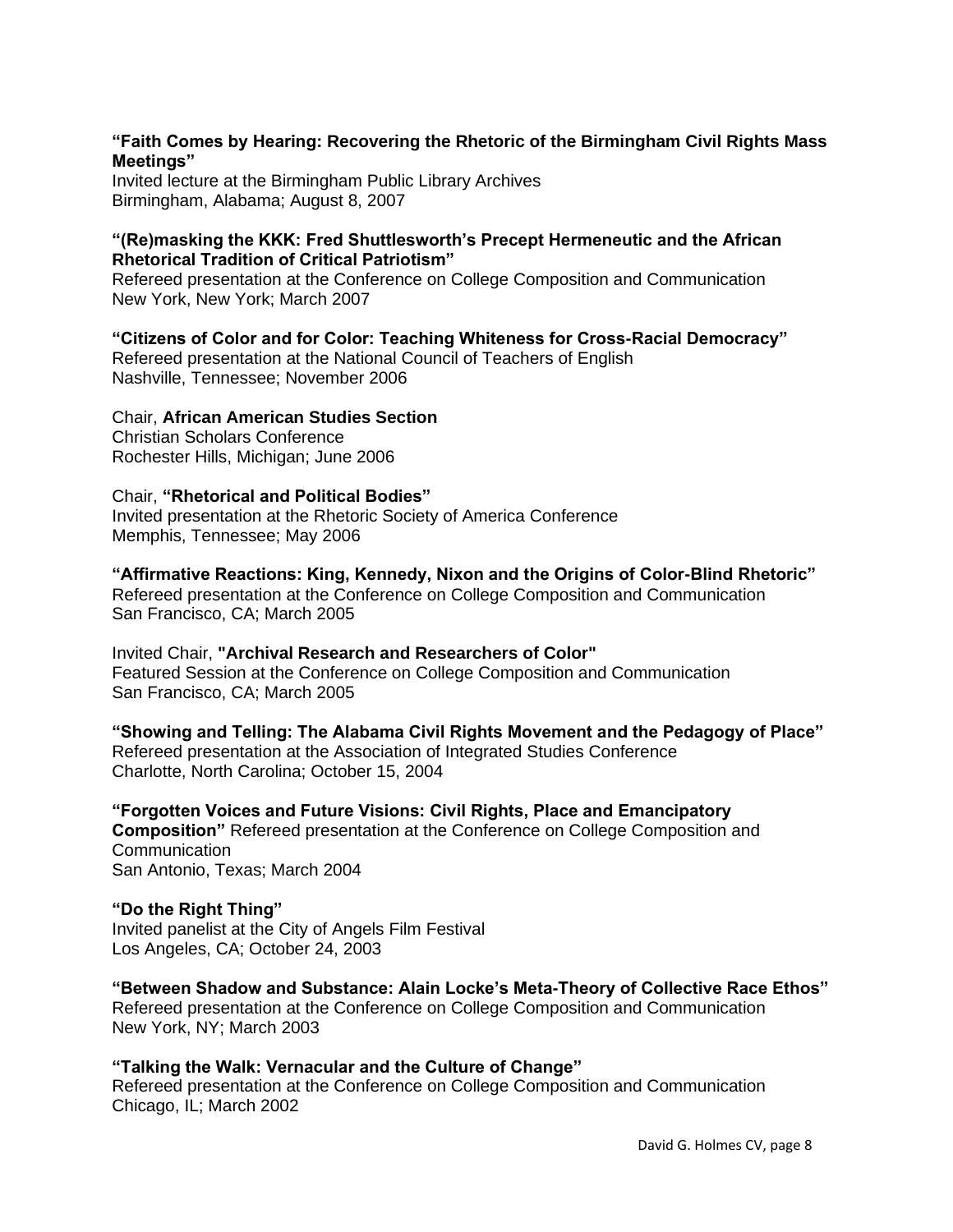**"Dressing in the Dark: Hugh Blair and the Racialization of Rhetorical Invention"** Refereed presentation at the Conference on College Composition and Communication Minneapolis, MN; April 2000

# **"Talking on Water: Race, Natural Law, and the Voice of Liberation in Frederick Douglass's 'The Heroic Slave"**

Refereed presentation at the College English Association Conference Philadelphia, PA; April 1999

**"Spoken Literacy: Harry Hoosier and the Paradox of Black Preaching"** Refereed presentation at the Conference on College Composition and Communication Atlanta, Georgia; March 1999

**"Between Black and White: Biracial Identity and the Ambiguity of Racialized Voice"** Refereed presentation at the College English Association Conference New Orleans, Louisiana; April 1996

### **"Toward an African-American Rhetoric"**

Refereed presentation at the Conference on College Composition and Communication Washington D.C.; March 1995

### **"A New Heaven and a New Earth: The Conflation of Ceremonial and Political Rhetoric in James Baldwin's** *The Fire Next Time***"**

Refereed presentation at the National Association of African-American Studies Conference Petersburg, Virginia; February 1995

# **PROFESSIONAL ACTIVITIES**

| <b>Article Reviewer</b><br><b>Rhetoric Society Quarterly</b>                                        | 2016–Present |
|-----------------------------------------------------------------------------------------------------|--------------|
| <b>Book Manuscript Reviewer</b><br><b>State University New York Press</b>                           | 2010-Present |
| <b>Book Manuscript Reviewer</b><br><b>Southern Illinois University Press</b>                        | 2009–Present |
| <b>Article Reviewer</b><br>College English                                                          | 2008-Present |
| <b>Book Manuscript Reviewer</b><br><b>Wayne State University Press</b>                              | 2008-Present |
| <b>Article Reviewer</b><br><b>Rhetoric Review</b>                                                   | 2005-Present |
| <b>Chair, CCCC Research Impact Committee</b><br>Conference on College Composition and Communication | 2016         |
| <b>Appointed Member, Editorial Board</b>                                                            | 2008-2013    |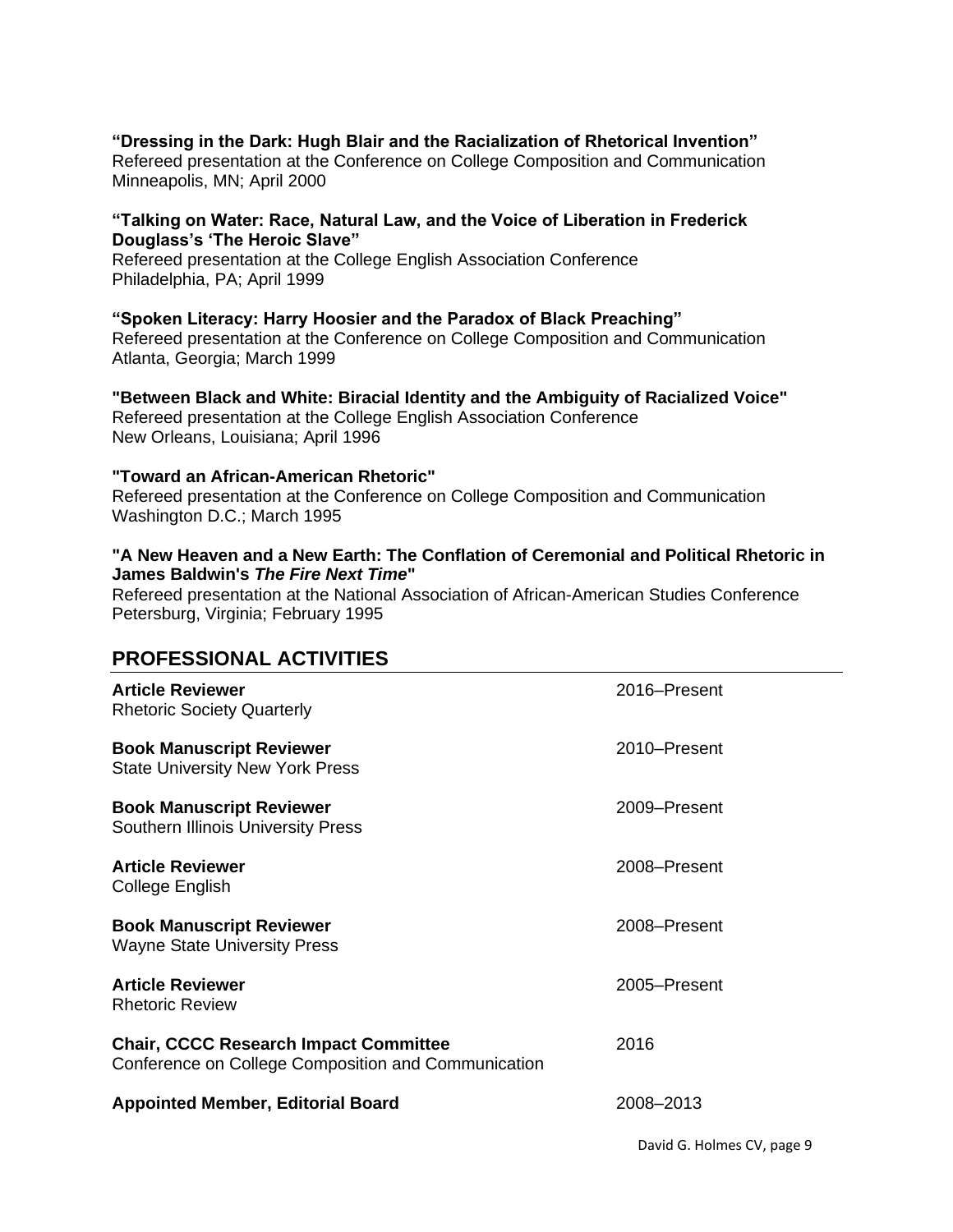| The Journal on College Composition and Communication (CCC)                                                           |            |
|----------------------------------------------------------------------------------------------------------------------|------------|
| <b>Elected Member, Executive Committee</b><br>Conference on College Composition and Communication                    | 2008-2011  |
| <b>Elected Member, College Selection Nominating Committee</b><br>Conference on College Composition and Communication | 2007-2008  |
| <b>Chair, "Scholars for the Dream" Selection Committee</b><br>Conference on College Composition and Communication    | 2007       |
| <b>Elected Member, College Section Nominating Committee</b><br>National Council of Teachers of English               | 2007       |
| <b>Member, "Braddock Article Award" Committee</b><br>Conference on College Composition and Communication             | 2005-2006  |
| Member, "Multiple Uses of Writing Task Force"<br>Conference on College Composition and Communication                 | 2005-2006  |
| <b>Member, "Scholars for the Dream" Selection Committee</b><br>Conference on College Composition and Communication   | 2003, 2005 |

# **ORGANIZATIONS**

American Academy of Religion Birmingham Historical Society College Language Association Conference on College Composition and Communication International Society for the History of Rhetoric National Council of Teachers of English Rhetoric Society of America

# **FELLOWSHIPS & AWARDS**

| <b>Theresa Enos Anniversary Award for Best Essay</b><br><b>Rhetoric Review</b>                                                              | 2013            |
|---------------------------------------------------------------------------------------------------------------------------------------------|-----------------|
| <b>Howard A. White Teaching Award</b>                                                                                                       | 2012            |
| <b>Blanche E. Seaver Endowed Professor in Humanities</b>                                                                                    | 08/2006-04/2011 |
| <b>Seaver Research Award</b><br>Used for ongoing research project on the civil rights movement<br>and sabbatical research for Spring, 2005. | 01/2005         |
| <b>Lilly Fellow</b><br>"Spirituality and Social Justice: Lessons from the Civil Rights Movement"<br><b>Samford University</b>               | 06/2001         |